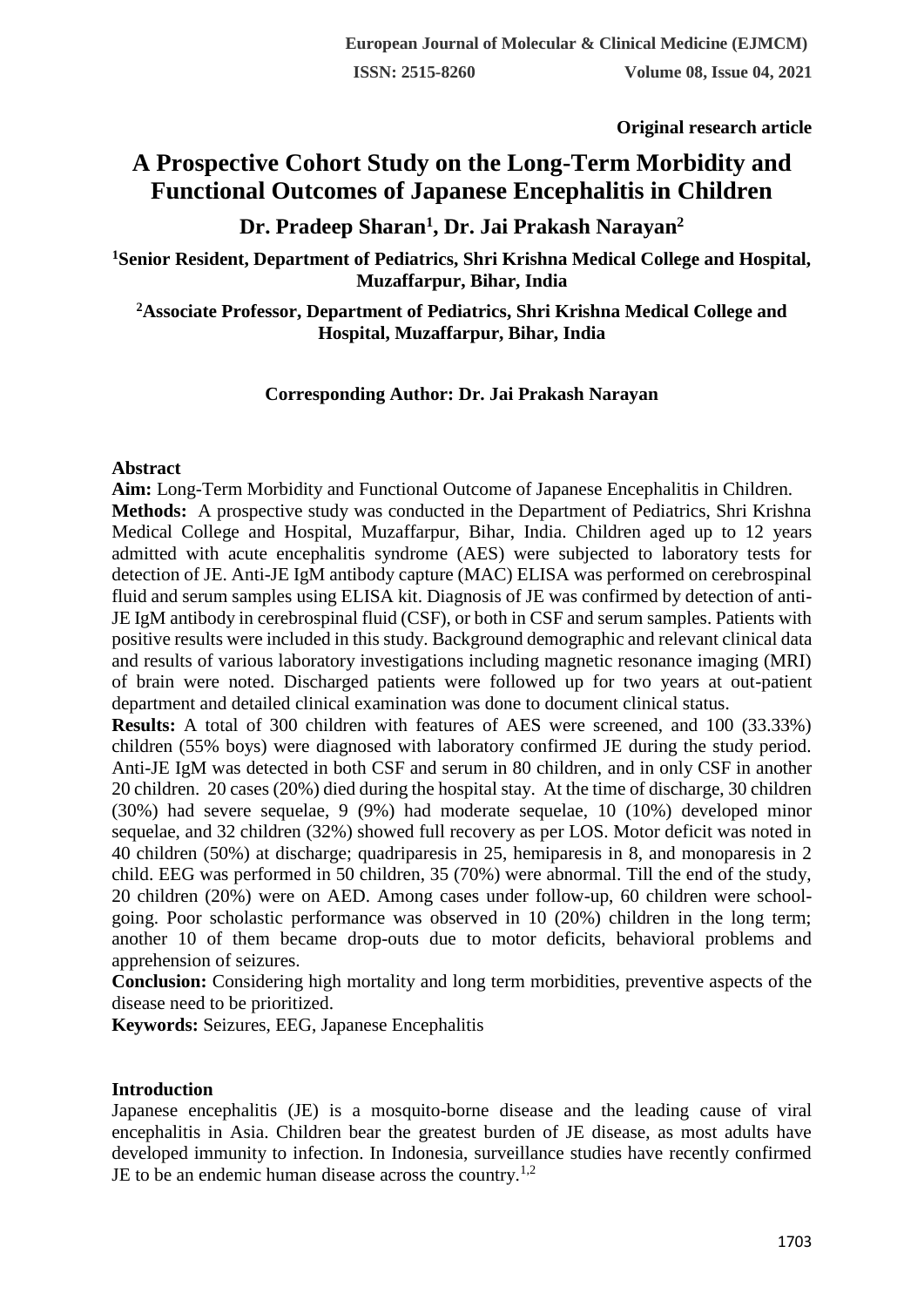**ISSN: 2515-8260 Volume 08, Issue 04, 2021**

The impact of JE results from the acute hospitalization — which is often lengthy — as well as from death and long-term sequelae of disease. A fatal outcome occurs in about 10—30% of patients.<sup>3-5</sup> Disability rates of up to 50% are commonly reported, and rates of 70% or higher have been documented.<sup>6-8</sup> Disability in a household member has a significant impact on the family, and the economic burden of disability is well recognized.<sup>9,10</sup>

A simple assessment tool to measure the extent of disability after JE has recently been developed and validated.<sup>11</sup> The Liverpool Outcome Score enables a rapid appraisal of the practical level of disability. A key purpose of the tool is to predict the likelihood that a child will be able to live independently. It is suitable for use by a range of health professionals, requires minimum training, and does not require any equipment for implementation; thus, it is suitable for use in developing country settings where specialized equipment is not always readily available.

Sequelae at hospital discharge have been reported by clinicians in 31—37% of Indonesian children after JE disease, and death reported in 10-16%.<sup>1,2</sup> There is little information on the extent of disabilities, and no published literature on subsequent follow-up of children after discharge, so no information on persistence of sequelae or death post-discharge is available. Assessment of disability at least 3—6 months after hospital discharge has been shown to predict long-term status.<sup>12</sup>

### **Material and methods**

A prospective study was conducted in the Department of Pediatrics, Shri Krishna Medical College and Hospital, Muzaffarpur, Bihar, India from April 2019 to July 2021, after taking the approval of the protocol review committee and institutional ethics committee. After taking informed consent detailed history was taken from the patient.

# **Methodology**

Children aged up to 12 years admitted with acute encephalitis syndrome (AES) were subjected to laboratory tests for detection of JE. Anti-JE IgM antibody capture (MAC) ELISA was performed on cerebrospinal fluid and serum samples using ELISA kit . Diagnosis of JE was confirmed by detection of anti- JE IgM antibody in cerebrospinal fluid (CSF), or both in CSF and serum samples. Patients with positive results were included in this study. They were managed as per standard guideline including empirical broad spectrum antibiotics and acyclovir, maintenances of fluid, electrolyte, acid-base balance and euglycemia, management of raised intracranial pressure, control of seizures, management of nosocomial infection and other complications, and rehabilitation therapy.<sup>13</sup> Background demographic and relevant clinical data and results of various laboratory investigations including magnetic resonance imaging (MRI) of brain were noted. Discharged patients were followed up for two-and-a-half years at out-patient department and detailed clinical examination was done to document clinical status. They were provided with symptomatic and supportive management during these visits. EEG was performed in children with history of seizures either during hospital stay or during follow-up. After documentation of full recovery, patients were kept under telephonic followup till the end of the study. The Liverpool Outcome Score (LOS)  $^{14,15}$  previously validated in Indian children  $16$ , was used in the present study for functional grading of disability at discharge and during follow-up. It assesses motor, cognition, self-care and behavior using ten questions to parents or caregivers, and observation of response to five simple motor tasks given to the child. Outcome grading was assigned based on minimum score obtained in any of the domains. Based on score obtained, LOS classifies outcome as full recovery, minor sequelae, moderate sequelae, severe sequelae, and death.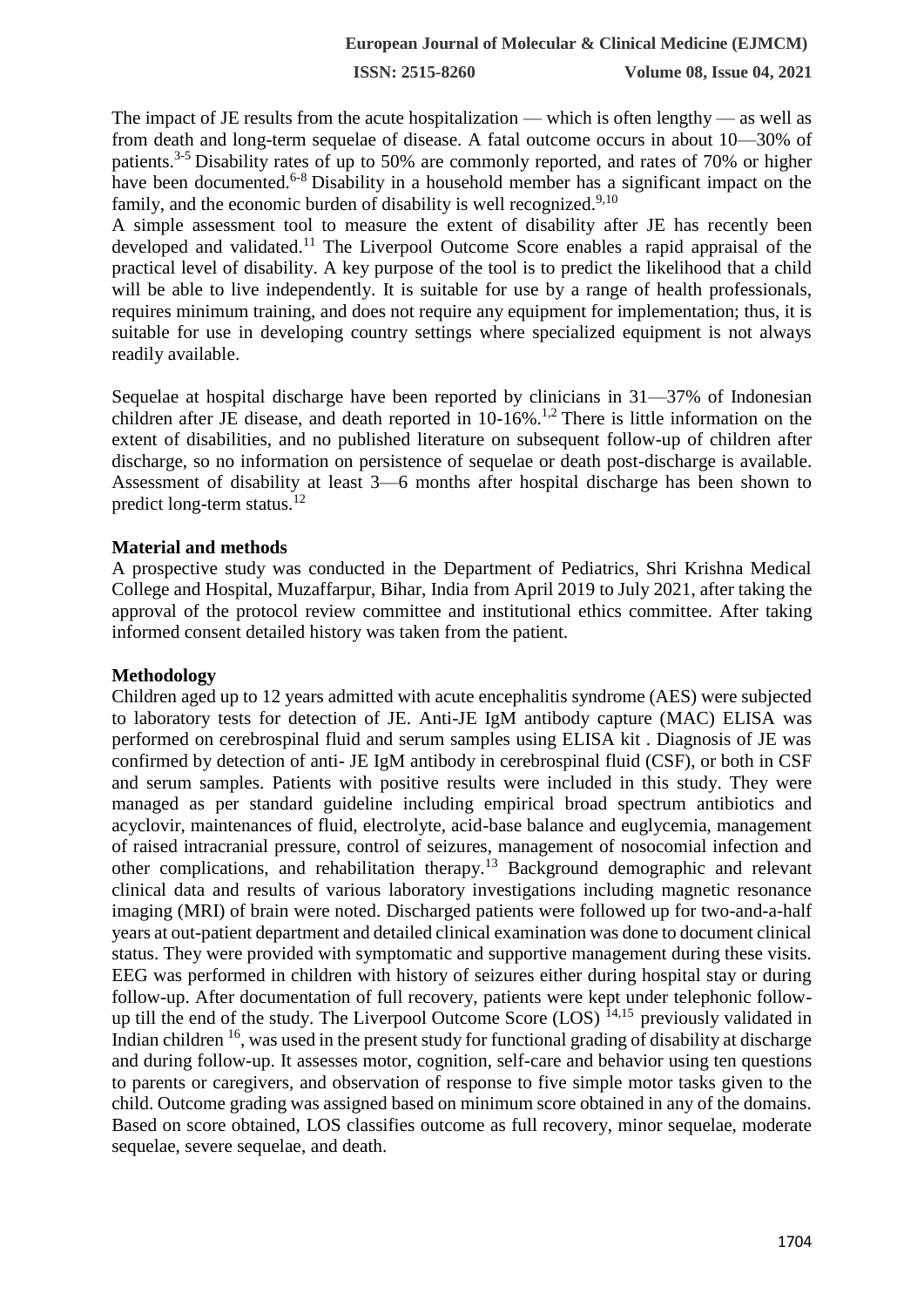# **Statistical analysis**

Descriptive statistics were used. Data were analyzed using IBM Statistical Package for Social Sciences version 21.0

### **Results**

A total of 300 children with features of AES were screened, and 100 (33.33%) children (55% boys) were diagnosed with laboratory confirmed JE during the study period.

| <b>Table 1: prevalence of AES</b> |                             |                |  |  |  |
|-----------------------------------|-----------------------------|----------------|--|--|--|
| Total no of children              | $\mathop{\rm AES}\nolimits$ | $\%$           |  |  |  |
| 300                               | 100                         | ററ ററ<br>JJ.JJ |  |  |  |

#### **Table 2: gender distribution**

| --------      |          |                                 |  |  |  |
|---------------|----------|---------------------------------|--|--|--|
| <b>Gender</b> | No.      | %                               |  |  |  |
| Male          | --<br>ັບ | $ -$<br>ັບ                      |  |  |  |
| Female        | 45       | $\overline{\phantom{0}}$<br>-45 |  |  |  |

Anti-JE IgM was detected in both CSF and serum in 80 children, and in only CSF in another 20 children.

| Table 5. Age distribution of emigrent |                |      |  |  |  |
|---------------------------------------|----------------|------|--|--|--|
| Age in years                          | N <sub>O</sub> | $\%$ |  |  |  |
| Below 1 years                         |                |      |  |  |  |
| 1-5 years                             | 40             | 40   |  |  |  |
| $5 - 12$                              | IJ             | СC   |  |  |  |

#### **Table 3: Age distribution of children**

5 children were below 1 year of age, 40 between 1-5 years and the rest between 5-12 years age group; median (IQR) age of study population was 6.5 year 5 month. Most common clinical features were fever (*n=*100, 100%), altered sensorium (*n=*90, 90%), seizures (*n=*65, 65%), signs of meningeal irritation (*n=*48, 48%) and headache (*n=*37, 37%). Glasgow Coma Scale of 8 or less was observed among 21 children (21%) at admission. Median (IQR) duration of symptoms before admission and duration of hospitalization was 4 (2,6) days and 15.9 (12, 23.2) days, respectively. MRI of brain could be performed in 50 children, of which 35 (35%) were abnormal. Common sites of involvement were thalamus (*n=*40, 80%), basal ganglia (*n=*30, 60%), cortex (*n=*23, 46%), brainstem (*n=*15, 30%), medial temporal lobe (*n=*12 24%) and cerebellum (*n=*4, 8%). Hemorrhagic lesion was found in 5 children (10%) in addition to involvement of other parts of brain; 2 had cerebral hemorrhage and 1 had subdural hemorrhage. 20 cases (20%) died during the hospital stay.

At the time of discharge, 30 children (30%) had severe sequelae, 9 (9%) had moderate sequelae, 10 (10%) developed minor sequelae, and 32 children (32%) showed full recovery as per LOS.

Motor deficit was noted in 40 children (50%) at discharge; quadriparesis in 25, hemiparesis in 8, and monoparesis in 2 child. With rehabilitation therapy, satisfactory motor improvement was noted in majority of children (70%) within the first year of follow-up. Behavioral abnormalities evolved fully at 1 month of discharge and were noted among 32 children; predominant features were excessive anger  $(n=22)$ , irritability  $(n=12)$ , aggressiveness  $(n=8)$ , sudden bouts of unexplained cry or laughter (*n=*5), and irrelevant talking (*n=*2). 6 children were unable to recognize family members initially, and the problem persisted in one of them. At the end of follow-up, abnormal behavior persisted in 13(26%) children.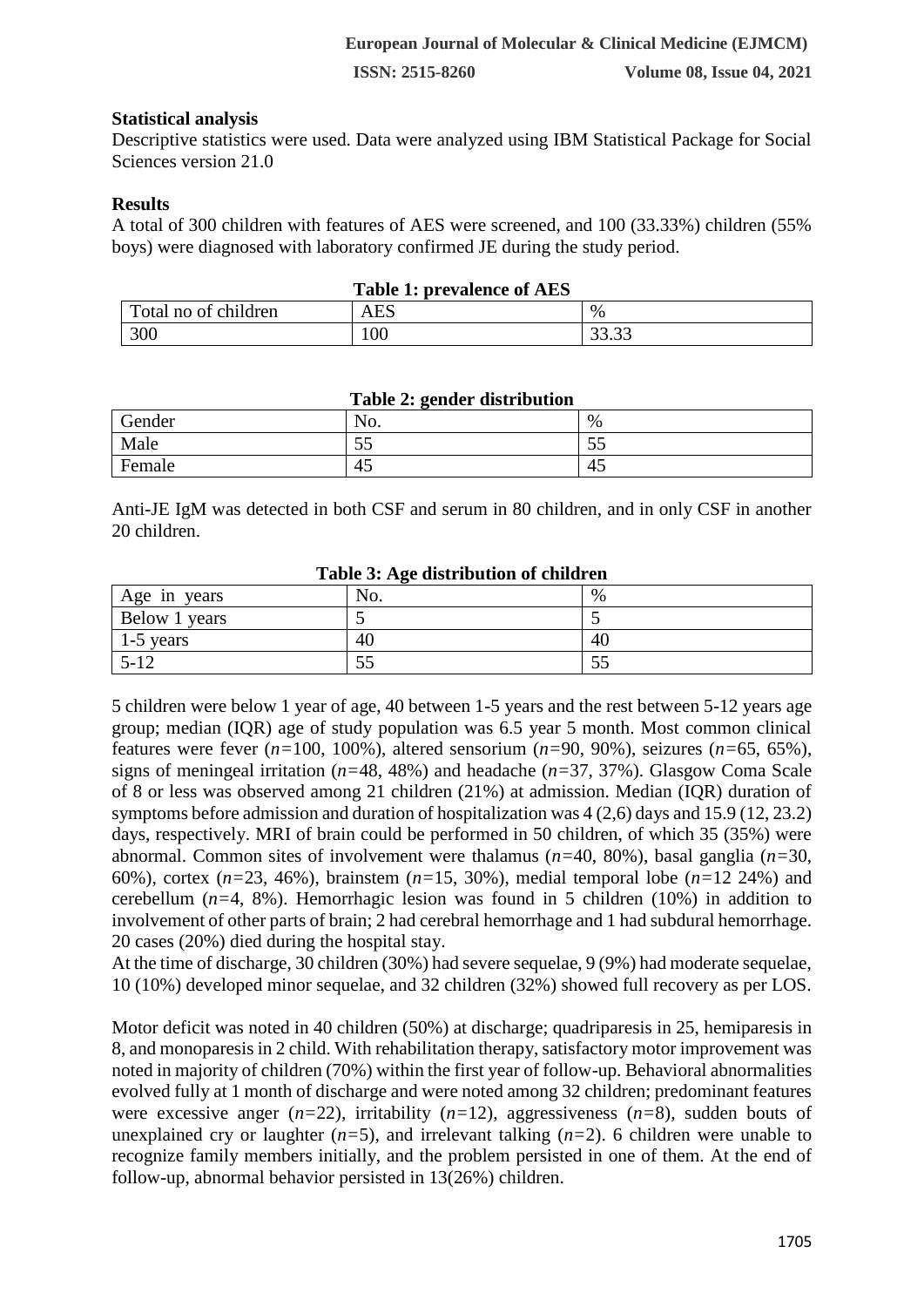**ISSN: 2515-8260 Volume 08, Issue 04, 2021**

In the acute phase of the disease, 65 children presented with seizures, mostly of generalized tonic clonic type; 30 of them needed two or more anti-epileptic drugs (AEDs). EEG was performed in 50 children, 35 (70%) were abnormal. These children were having recurrent seizures and AED was continued during follow- up. Among 12 children receiving AEDs at 2 years, therapy was stopped in six as they were seizure free with normal EEG, but 5 children had relapse of seizures after stoppage of drugs, and therapy was restarted. Till the end of the study, 20 children (20%) were on AED.

Among cases under follow-up, 60 children were school-going. Poor scholastic performance was observed in 10 (20%) children in the long term; another 10 of them became drop-outs due to motor deficits, behavioral problems and apprehension of seizures. Dystonia was noted in 20 children (25%) at the time of discharge, which improved substantially within first 6-9 months. 3 children showed persistence of language problem, 2 with motor aphasia and another with global aphasia. Feeding problems were seen predominantly in first 6 months of follow-up; mostly due to motor deficit, in- coordination and abnormal behavior.

**Table 4: Morbidity Profile in Children with Japanese Encephalitis at Various Stages of Follow-up**

| Morbidity                         | At discharge $(n=80)$ | 6 mo $(n=65)$ | $1 y (n=50)$ | $2 y (n=50)$ |
|-----------------------------------|-----------------------|---------------|--------------|--------------|
| Motor deficit                     | 40(50)                | 16(24.62)     | 10(20)       | 10(20)       |
| Abnormal behavior <sup>s</sup>    |                       | 32 (49.23)    | 21(42)       | 13(26)       |
| Epilepsy                          | 32(40)                | 22(33.85)     | 16(32)       | 10(20)       |
| scholastic<br>Poor<br>performance |                       | 19(29.23)     | 10(20)       | 10(20)       |
| Incoordination                    | 24(30)                | 3(4.62)       | 3(6)         | 3(6)         |
| Feeding problems                  | 24(30)                | 4(6.15)       | 4(8)         | 4(8)         |
| Dystonia                          | 20(25)                | 8 (12.31)     | 3(6)         | 3(6)         |
| Dysarthria                        | 12(15)                | 3(4.62)       | 3(6)         | 3(6)         |
| Language difficulty               | 16(20)                | 3(4.62)       | 3(6)         | 3(6)         |
| Urinary incontinence              | 8(10)                 | 3(4.62)       | 3(6)         | 3(6)         |

*All values in no. (%). Evaluation started at <sup>a</sup> 1 mo or <sup>b</sup> 3 mo of discharge.*

#### **Discussion**

In the present study, 100 children diagnosed with Japanese encephalitis were evaluated by Liverpool Outcome Score which showed mortality at the time of discharge, 30 children (30%) had severe sequelae, 9 (9%) had moderate sequelae, 10 (10%) developed minor sequelae, and 32 children (32%) showed full recovery as per LOS. Previous studies have reported a wide range of mortality (8-25%) and severe sequelae (11-25%) with Japanese encephalitis.<sup>17-22</sup> Subjective nature, and therefore lack of uniformity of classification, and varying duration of follow-up may be responsible for wide range of sequelae noted in different studies. The various morbidities observed in our cohort are in agreement with previous studies.<sup>19-21</sup> The extent of improvement among different morbidities varied in our study population. Few patients with poor clinical and radiological features showed unexpected remarkable improvement during follow-up. Whereas some survivors with severe sequelae showed improvement of different morbidities; nevertheless they could not be placed at better functional grading as some other domains did not improve. In addition, residual neuro-psychiatric problems prevented a significant proportion of children from returning to normal life.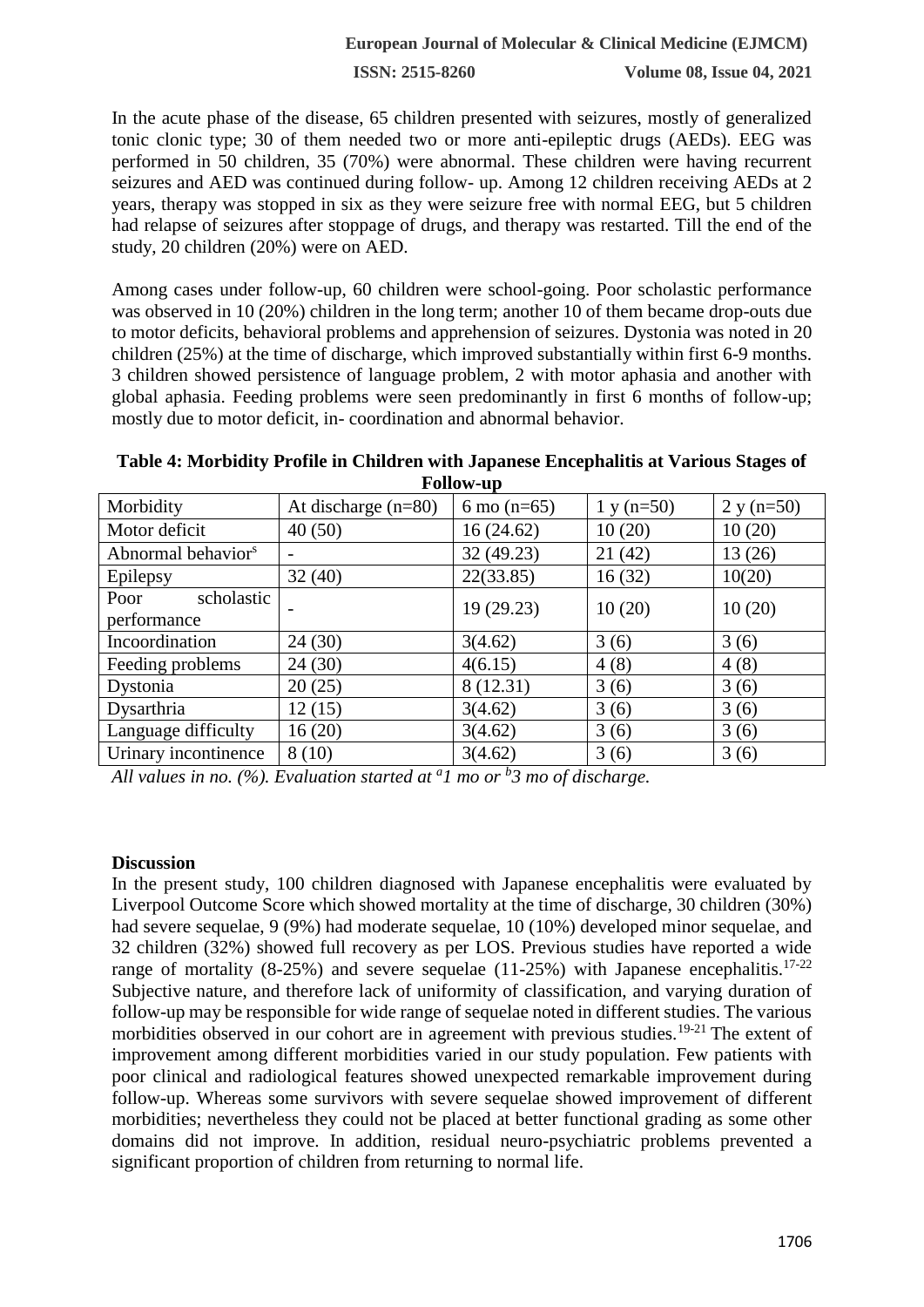**ISSN: 2515-8260 Volume 08, Issue 04, 2021**

Only few studies have described long term outcome of Japanese encephalitis affected children beyond 1 year, most probably due to remote residence of patients causing difficulty in followup.17,18 Improvement of morbidities was noted mostly within initial 9-12 months of follow up, and there was no noteworthy additional improvement afterwards. Previous studies also shown majority of improvements within initial 6-12 months for most of the Japanese encephalitis survivors and neurological status at initial months of discharge was predictive of long term outcome.17,18 Some authors noted neurological deterioration (microcephaly and hyper- active behavior) several years after discharge in some survivors and suggested the need for long term follow up.<sup>18</sup> However, we did not observe worsening of neuro- psychiatric status in any child till the end of follow up.

Conclusion: Considering high mortality and long term morbidities, preventive aspects of the disease need to be prioritized.

# **Reference**

- 1. Ompusunggu S, Hills S, Sembiring Maha M, Moniaga V, Susilarini NK, Widjaya A, et al. Confirmation of Japanese encephalitis as an endemic human disease through sentinel surveillance in Indo- nesia. Am J Trop Med Hyg 2008;79:963—70.
- 2. Kari K, Liu W, Gautama K, Mammen MP, Clemens JD, Nisalak A, et al. A hospital-based surveillance for Japanese encephalitis in Bali, Indonesia. BMC Med 2006;4:8.
- 3. Solomon T, Dung NM, Kneen R, Thao le TT, Gainsborough M, Nisalak A, et al. Seizures and raised intracranial pressure in Vietnamese patients with Japanese encephalitis. Brain 2002;125(Pt 5):1084— 93.
- 4. Burke DS, Lorsomrudee W, Leake CJ, Hoke CH, Nisalak A, Chongswasdi V, et al. Fatal outcome in Japanese encephalitis. Am J Trop Med Hyg 1985;34:1203—10.
- 5. Schneider RJ, Firestone MH, Edelman R, Chieowanich P, Pornpi- bul R. Clinical sequelae after Japanese encephalitis: a one year follow-up study in Thailand. Southeast Asian J Trop Med Public Health 1974;5:560—8.
- 6. Kalayanarooj S. Japanese encephalitis: clinical manifestations, outcome and management. Southeast Asian J Trop Med Public Health 1995;26(Suppl 3):9—10.
- 7. Goto A. A long duration follow-up study of encephalitis Japonica. Folia Psychiatr Neurol Jpn 1964;17:326—34.
- 8. Matsunaga Y, Yabe S, Taniguchi K, Nakayama M, Kurane I. Current status of Japanese encephalitis in Japan. Kansenshogaku Zasshi 1999;73:97—103.
- 9. Suraratdecha C, Jacobson J, Sivalenka S, Narahari D. A cost- effectiveness analysis of strategies for controlling Japanese encephalitis in Andhra Pradesh, India. J Pharm Fin Econ Policy 2006;15:21—40.
- 10. Ding D, Hong Z, Zhao SJ, Clemens JD, Zhou B, Wang B, et al. Long- term disability from acute childhood Japanese encephalitis in Shanghai, China. Am J Trop Med Hyg 2007;77:528—33.
- 11. World Health Organization Regional Office for the Western Paci- fic. Meeting report. Third biregional meeting on control of Japanese encephalitis. Ho Chi Minh City, Viet Nam, April 26- 27, 2007.
- 12. Ooi MH, Lewthwaite P, Lai BF, Mohan A, Clear D, Lim L, et al. The epidemiology, clinical features, and long-term prognosis of Japanese encephalitis in Central Sarawak, Malaysia, 1997— 2005. Clin Infect Dis 2008;47:458—68.
- 13. Sharma S, Mishra D, Aneja S, Expert Group on Encephalitis, Indian Academy of Pediatrics. Consensus Guidelines on Evaluation and Management of Suspected Acute Viral Encephalitis in Children in India. Indian Pediatr. 2012;49:897-910.